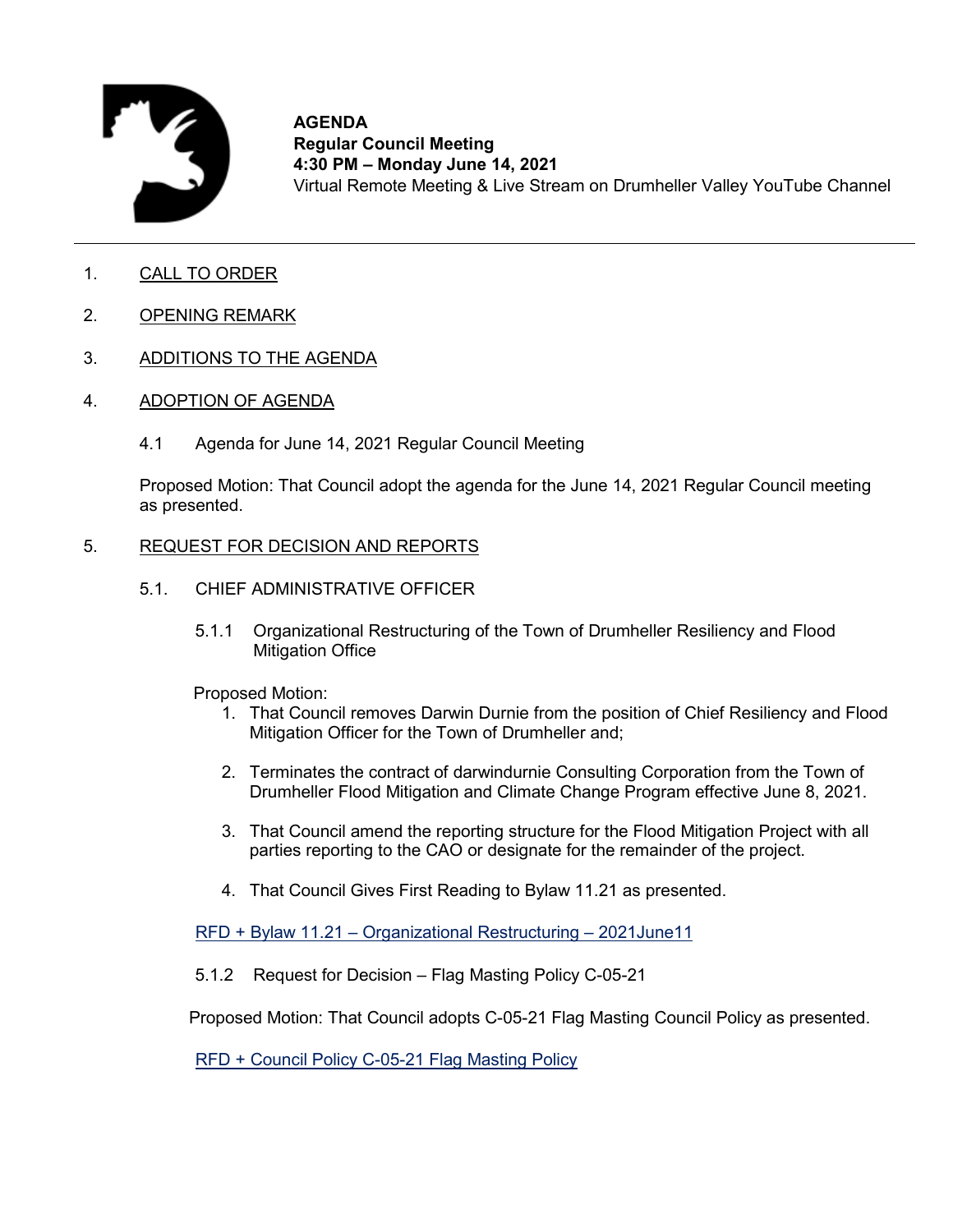# 5.2 DIRECTOR OF EMERGENCY AND PROTECTIVE SERVICES

5.2.1 Covid Update

# 6. ADJOURNMENT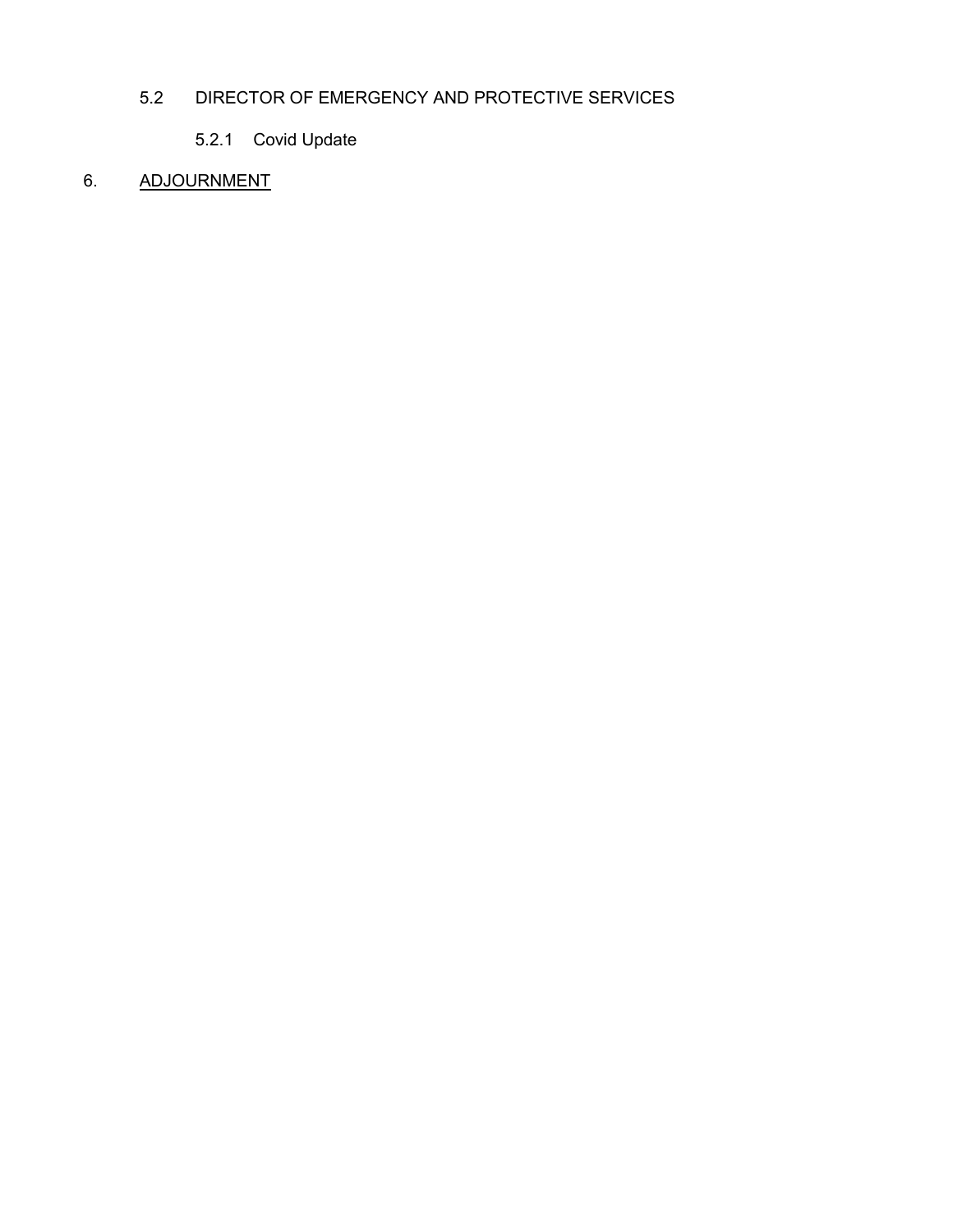<span id="page-2-0"></span>

## **REQUEST FOR DECISION**

| TITLE:               | Organizational Restructuring of the Town of Drumheller Resiliency and<br><b>Flood Mitigation Office</b> |
|----------------------|---------------------------------------------------------------------------------------------------------|
| <b>DATE:</b>         | June 10, 2021                                                                                           |
| <b>PRESENTED BY:</b> | Darryl Drohomerski, C.E.T, CAO                                                                          |
| <b>ATTACHMENTS</b>   | Amended Bylaw 15.19                                                                                     |

#### **SUMMARY:**

In 2019, to ensure the eligibility of cost under the terms and conditions of the recently awarded Provincial and Federal grants for the "Drumheller Flood Mitigation and Climate Adaptation" project and due to the significance of the work, the Town elected to engage a Flood Mitigation and Climate Program Officer, dedicated to this project. One proposal submission was received, evaluated and considered to be qualified.

In M2019.166 darwindurnie Consulting Corporation was awarded the contract for Flood Mitigation Officer project and M2019.325 appointed Darwin Durnie as the Chief Resiliency and Flood Mitigation Officer.

Going forward with the flood mitigation project, Town of Drumheller Council has decided to change the organizational structure of the Drumheller Resiliency and Flood Mitigation.

#### **RECOMMENDATION:**

Because Council motions were made to award the project management and appoint a contractor to the CRFMO role, Administration recommends that Council make motions to terminate the contract and remove the current Chief Resiliency Flood Mitigation Officer in order to clearly state the status of these elements of the flood mitigation project.

In order to allow the project to continue forward, it is suggested that the Drumheller Resiliency Flood Mitigation Office and all associates report directly to CAO Darryl Drohomerski, or his designate, for the remainder of the project.

In November 2019, Bylaw 15.19 was passed to create the Drumheller Resiliency and Flood Mitigation Office as well the Chief Resiliency and Flood Mitigation Officer. It is recommended that Council amend Bylaw 15.19 to rescind the powers given to the position of Chief Resiliency and Flood Mitigation Officer.

#### **FINANCIAL IMPACT:**

Previously signed memorandums, contracts and agreements with consultants and contractors associated with this program will continue to be honoured.

## **STRATEGIC POLICY ALIGNMENT:**

Council wishes to provide protection of life, property, environment and economy by implementing policies, bylaws, regulations and physical measures to mitigate potential damages that may be caused by disasters.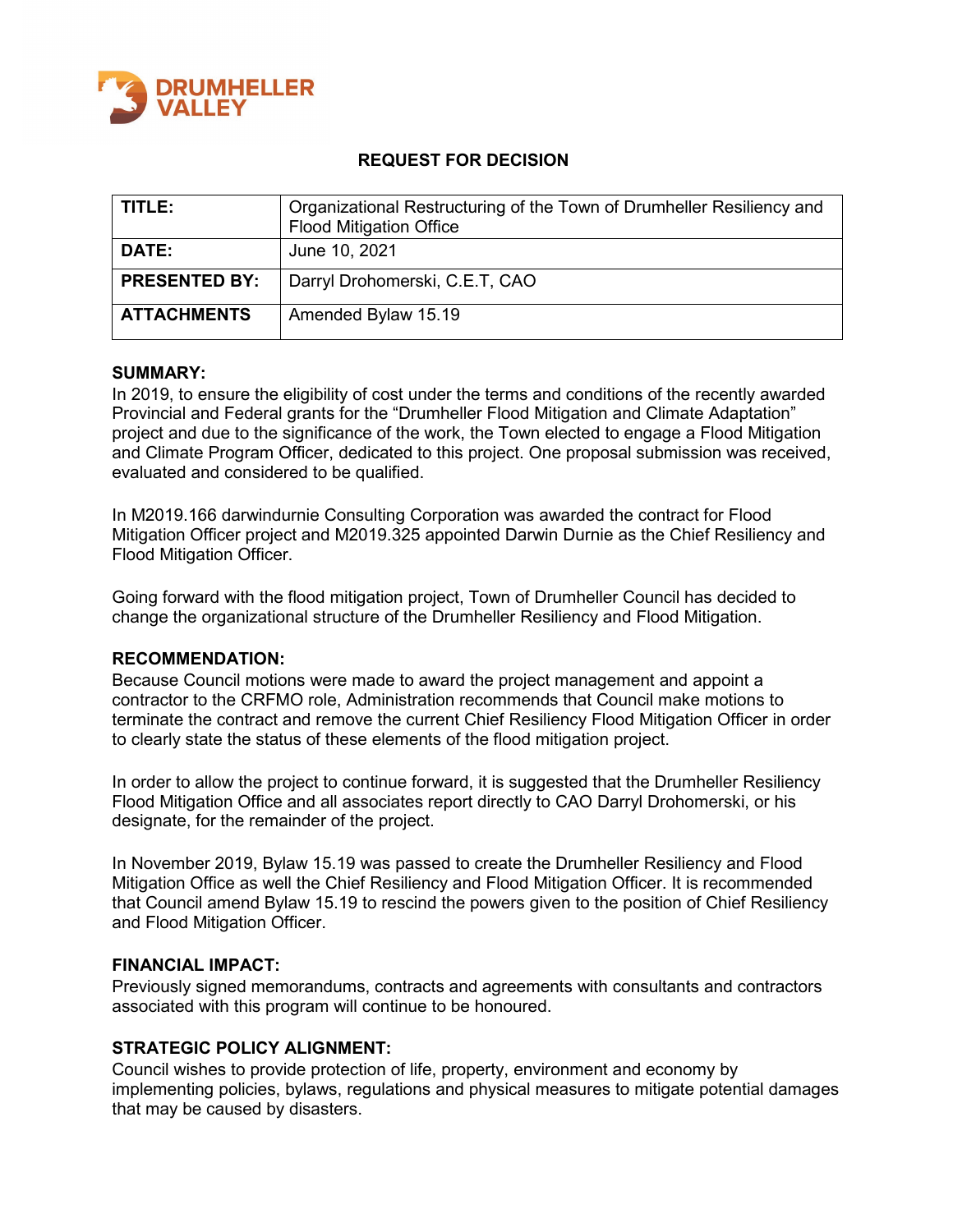Request for Decision Page 2

## **COMMUNICATION STRATEGY:**

Information has been shared on all Town of Drumheller social media platforms, website and news outlets.

## **PROPOSED MOTIONS:**

- 1. That Council removes Darwin Durnie from the position of Chief Resiliency and Flood Mitigation Officer for the Town of Drumheller and;
- 2. Terminates the contract of darwindurnie Consulting Corporation from the Town of Drumheller Flood Mitigation and Climate Change Program effective June 8, 2021.
- 3. That Council amend the reporting structure for the Flood Mitigation Project with all parties reporting to the CAO or designate for the remainder of the project.
- 4. That Council Gives First Reading to Bylaw 11.21 as presented

Prepared by:  $\blacksquare$  Approved by: Denise Lines **Darryl Drohomerski, C.E.T.** Senior Administrative Assistant Chief Administrative Officer

 $\mathcal{L}_\text{max}$  , where  $\mathcal{L}_\text{max}$  is the set of the set of the set of the set of the set of the set of the set of the set of the set of the set of the set of the set of the set of the set of the set of the set of the se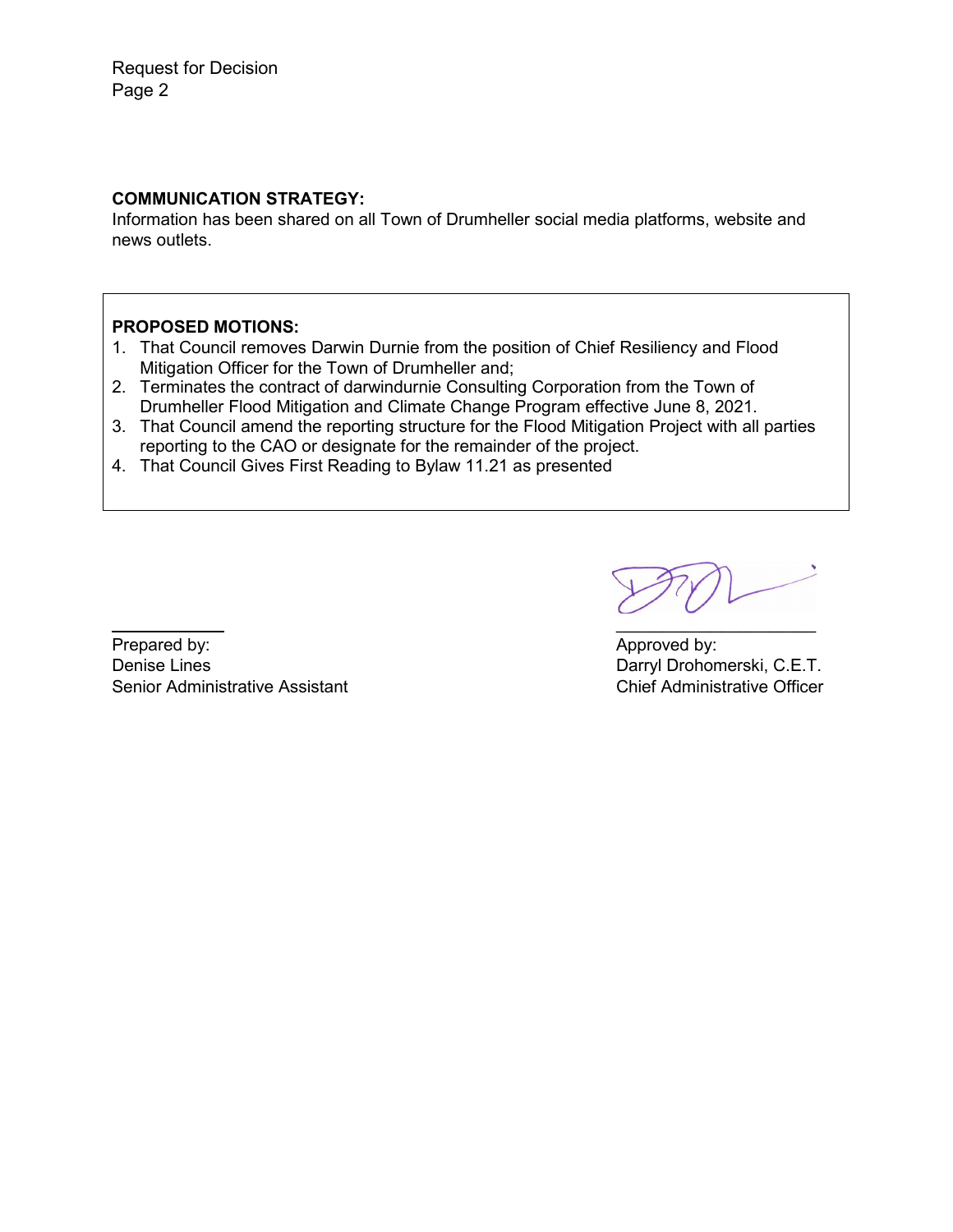## TOWN OF DRUMHELLER BYLAW NUMBER 11.21

*Amended Bylaw 15.19*

# A BYLAW OF THE TOWN OF DRUMHELLER TO ESTABLISH THE DRUMHELLER RESILIENCY AND FLOOD MITIGATION OFFICE TO IMPLEMENT THE DRUMHELLER FLOOD MITIGATION AND CLIMATE ADAPTATION SYSTEM AND TO ESTABLISH THE POSITION OF CHIEF RESILIENCY AND FLOOD MITIGATION OFFICER

**Whereas**; the Municipal Government Act, R.S.A. 2000, c. M-26, as amended, provides that a Council of a Municipality may pass bylaws for municipal purposes respecting the safety, health and welfare of people and the protection of people and property; and

**Whereas**; the Council of the Town of Drumheller, herein after referred to as "the Council" wishes to provide protection of life, property, environment and economy by implementing policies, bylaws, regulations and physical measures to mitigate potential damages that may be caused by flood or drought,

**Whereas**; the Council has appropriated funding to implement the administrative and physical measures to mitigate effects of some anticipated climate events,

And Whereas; the Council wishes to codify and distinguish the powers, duties and functions of the Chief Resiliency and Flood Mitigation Officer from those of the Chief Administrative Officer,

Now, therefore, the Council duly assembled hereby enacts as follows:

## **I. Establishment of the Drumheller Resiliency and Flood Mitigation Office**

An Office of Resiliency and Flood Mitigation is established with duties and responsibilities as outlined in Schedule A attached hereto.

This office shall report to the Chief Administrative Officer or designate.

#### **II. Establishment of the Chief Resiliency and Flood Mitigation Officer**

A Chief Resiliency and Flood Mitigation Officer (CRFM) is hereby appointed by the Council to implement the duties and responsibilities identified in Part I. of this bylaw.

The Chief Resiliency and Flood Mitigation Officer (CRFM) will have the following powers, duties and functions:

- 1) the CRFM will collaborate with the Chief Administrative Officer
- 2) the CRFM will establish policies and procedures to ensure financial controls and reporting commensurate with the program and grant guidelines
- 3) the CRFM is designated the manager of the Drumheller Land Corporation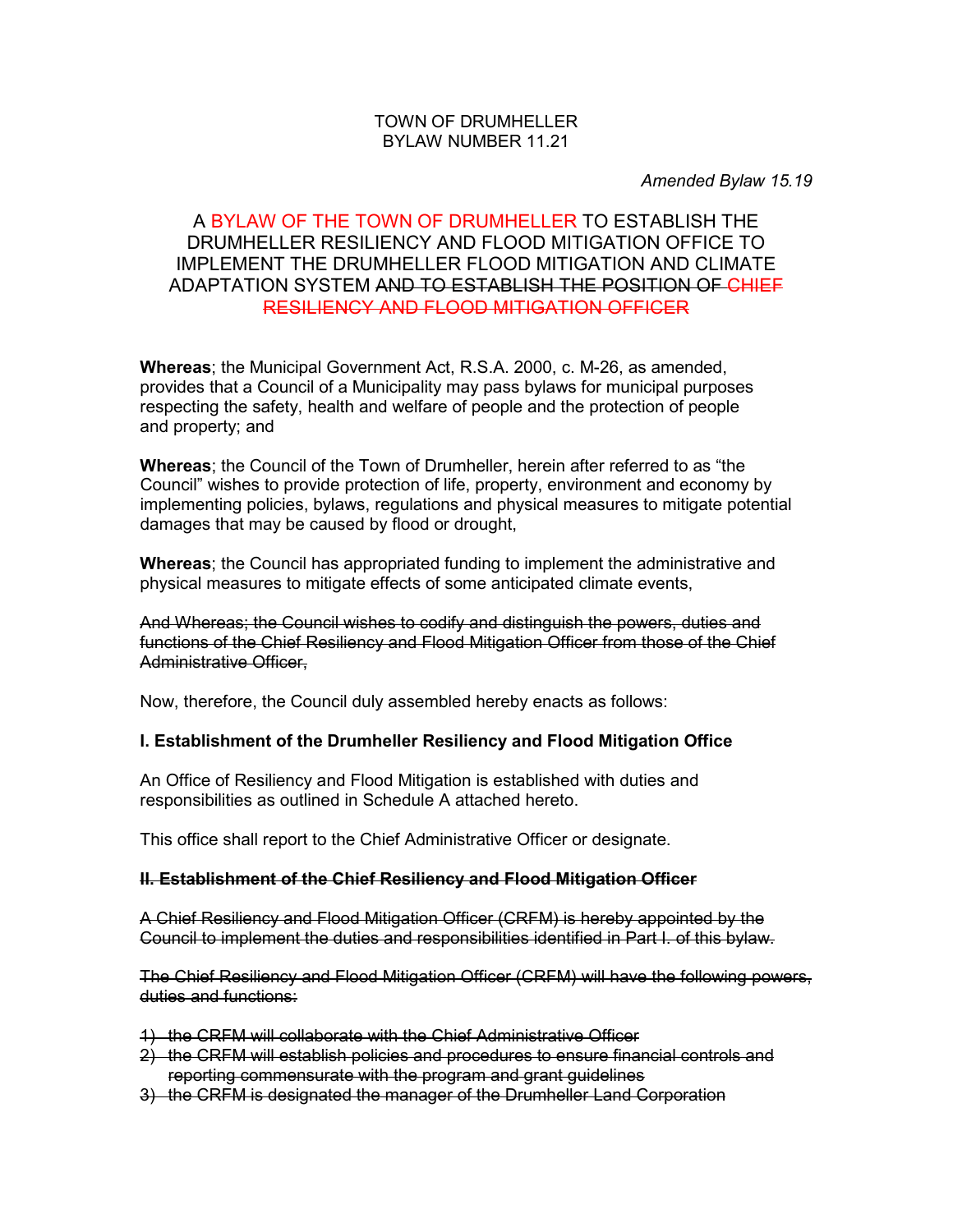Town of Drumheller Bylaw #11.21 Page **2** of **8**

- 4) the CRFM shall acquire or dispose of assets including lands and may designate assets of the Town to be added to or disposed of to create the system
- III. Limits to Powers
	- i) the Council shall have final authority regarding the passing of bylaws, budgets, taxes and appeals;
	- ii) the CRFM may delegate any of its powers, duties, or functions unless this or any other enactment provides otherwise;

The invalidity of any provision of this Bylaw shall not affect the validity of the remainder.

Upon third reading of Bylaw , Bylaw and all amendments thereto are hereby repealed

| READ A FIRST TIME THIS            | DAY OF | . 2021. |         |
|-----------------------------------|--------|---------|---------|
| READ A SECOND TIME THIS           | DAY OF | 2021    |         |
| READ A THIRD TIME AND PASSED THIS |        | DAY OF  | . 2019. |

MAYOR

\_\_\_\_\_\_\_\_\_\_\_\_\_\_\_\_\_\_\_\_\_\_\_\_\_\_\_\_\_\_\_\_\_ CHIEF ADMINISTRATIVE OFFICER

 $\mathcal{L}=\frac{1}{2}$  , where  $\mathcal{L}=\frac{1}{2}$  , where  $\mathcal{L}=\frac{1}{2}$  , where  $\mathcal{L}=\frac{1}{2}$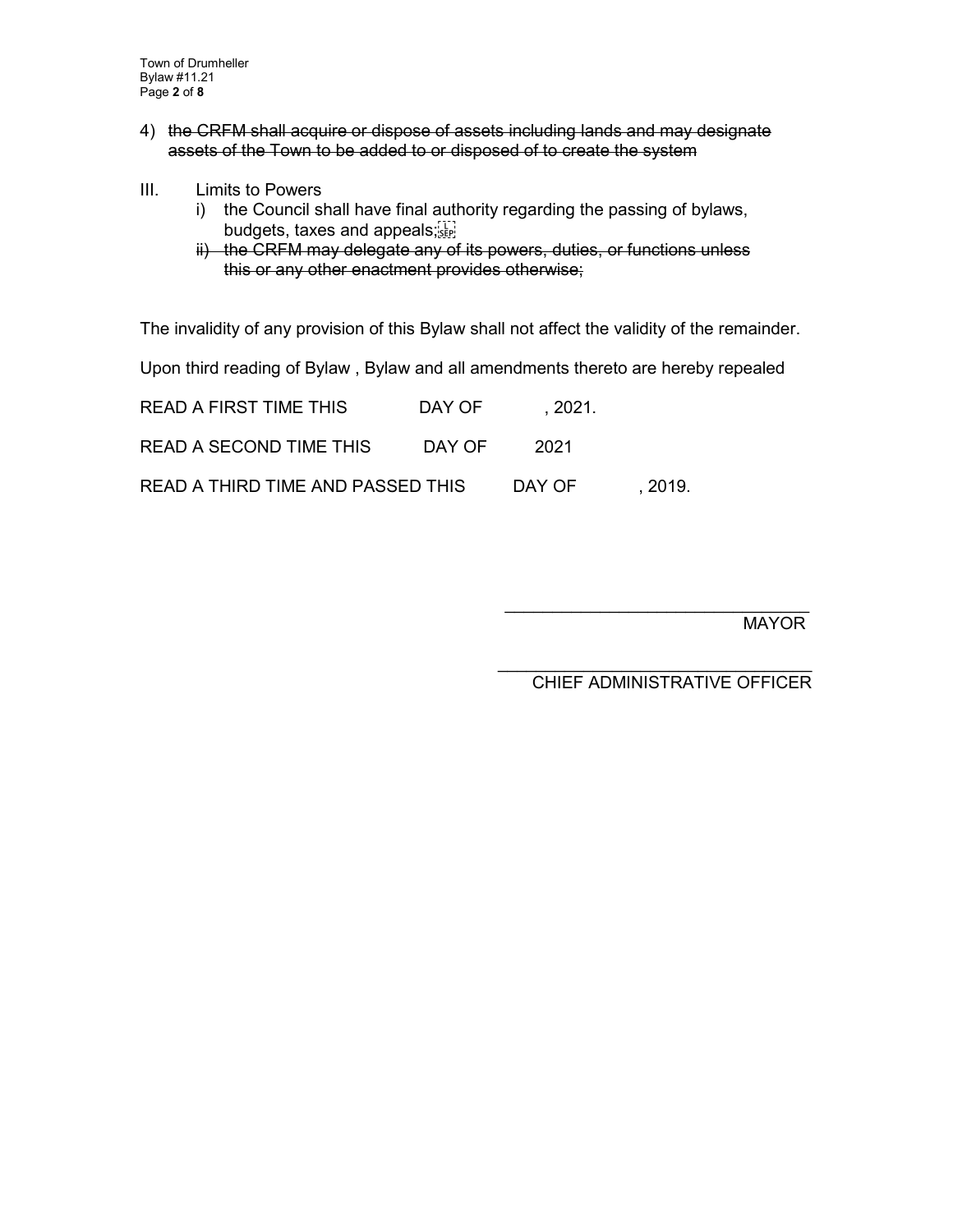Town of Drumheller Bylaw #11.21 Page **3** of **8**

#### Schedule A

Project Overview

The Town of Drumheller, recognized as the "Dinosaur Capital of the World", is rich in geological and paleontological history. The breathtaking landscapes surrounding Drumheller are unique in Canada and draw hundreds of thousands of visitors every year.

The Town of Drumheller has chosen to make significant investment to mitigate flooding and adapt to a changing Climate. In June of 2018 the Town began the process of applying to the Federal and Provincial Governments for financial assistance to implement a long term strategy. Funding contribution agreements require, insofar as practicable, that public solicitation be made for contracts carried out under this funding arrangement.

Work is being undertaken to implement the strategies via a project office approach using a program officer. The Town is seeking proposals from individuals or private firms who can undertake the program management and administration of this  $5 - 7$  year project described in Appendix A: Drumheller Flood Mitigation and Climate Adaptation System. The successful proponent will have exhaustive local knowledge of the Drumheller economy, infrastructure and emergency preparedness, response and recovery.

The Council Vision is:

Through a proactive flood-mitigation strategy, we are committed to changing the channel on flood readiness with a sustainable plan to protect Drumheller from future flooding. Together, we will shape the future of our community by protecting our people, our property, our economic growth, our environment and our cultural heritage.

You or your organizations proposal for program officer and administrative services (Services) to the Town via the project office has a commencement date planned for September 16, 2019. It is anticipated and preferred that the Services would be provided on a contracted basis rather than on an employment basis. The individual or organization proposing to provide the Services is referred to in this request as "Contractor."

The scope of services sets out the detailed tasks, duties, expectations and responsibilities. Also provided is the approach that could be considered in the provision of the Services. It is not necessarily expected that you or your organization would deliver the Services in the same manner. Your proposal may include an alternative or varied approach to the delivery of the Services with various duties and responsibilities allocated among a number of different individuals. As well you may wish to propose different arrangements for financial services and a different administrative center from that which would be provided by the Town.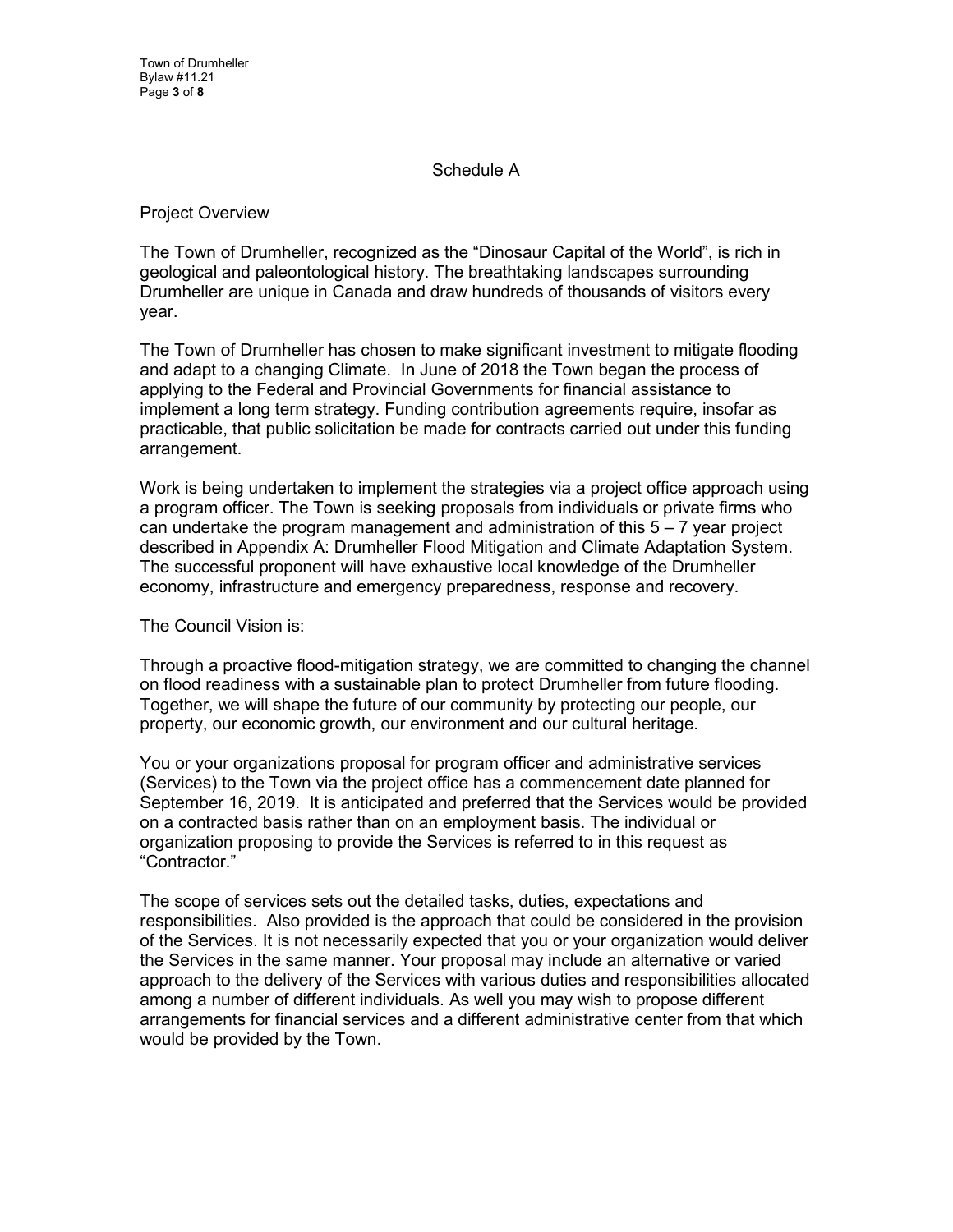#### **Management**

The Contractor is responsible for the full-management of the Project Office and will ast as the administrative head. The Contractor will be designated as Chief Resiliency and Flood Mitigation Officer of the Town for the purposes of municipal legislation and will act together with the Chief Administrative Officer as signing authority for the Project. The Contractor will:

- I. possess and maintain a complete knowledge and general understanding of the Town of Drumheller, Municipal Development Plan, Engineering Standards, Municipal Emergency Plan, the Flood Mitigation System and associated infrastructure and appurtenances, facilities and related systems and their daily operation;
- II. administer and manage the flood readiness and drought management operational readiness, including monitoring the performance of the individuals, teams and groups engaged in fulfilling the requirements of the various statutory documents and plans. This may include providing such direction and coaching and taking such action as may be required to ensure the effective operations of the flood mitigation and drought management operations in exigent and normal circumstances for the Town and the Drumheller Emergency Management Agency;
- I. engage, consult with and direct the various Project Consultants, Surveyors, Architects, Engineers, Planners and Landscape Architects and "other" contractors to maintain the economical and efficient operation, maintenance, upgrading and expansion of the Town's systems and facilities; impacted or associated with this project;
- II. engage, consult with and direct such consulting services required by the Town in the evaluation of the needs of the Town in the future planning, design and development of a Flood Mitigation and Climate Adaptation System;
- III. manage infrastructure and other projects either directly or through a Project Manager Consultant,
- IV. manage the performance and delivery of other contracted Services and purchased goods and materials for the Flood Mitigation and Climate Adaptation System.
- V. direct and consult with the Town's legal counsels on legal matters affecting the Town related to the Flood Mitigation and Climate Adaptation System;
- VI. ensure that risks are properly identified, managed and mitigated and that proper insurance coverage is in place through the Town's insurance providers;
- VII. maintain a good rapport and relationship with the members of the Council, customers, government departments, regulatory authorities, suppliers and contractors;
- VIII. attend and represent the interests of the Council at external meetings and other events.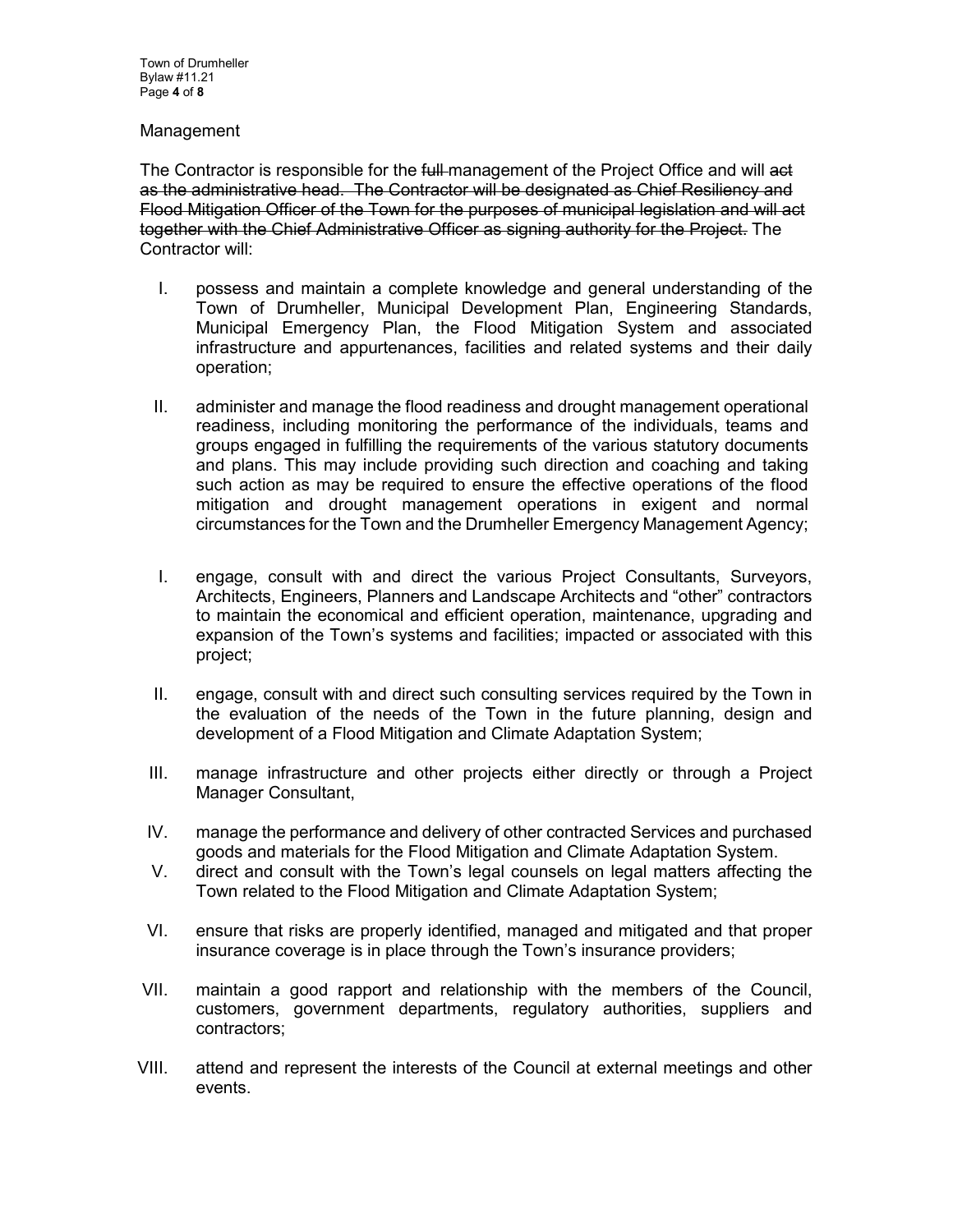Town of Drumheller Bylaw #11.21 Page **5** of **8**

#### **Secretariat**

The Contractor will provide support and secretariat services to the Flood Mitigation Office and will support the Mayor and Chief Administrative Officer in the performance of their respective duties in that context. The Contractor will:

- develop and refer to the Council for adoption policies for the effective and efficient governance, management and administration of the Flood Mitigation and Climate Adaptation System and for effective and efficient operation of the associated facilities and systems;
- keep the Mayor and Chief Administrative Officer, apprised of relevant issues, incidents and matters of concern that may have impact on the operation of the:
- I. Town, Flood Mitigation System and its ability to effectively operate, or;
- II. future Flood Mitigation Systems and their ability to deliver flood mitigation services;
- III. makearrangements for meetings of the Councils, Boards and respective committees;
- IV. prepare and distribute all agendas and supporting documents for meetings, ensuring that these are delivered well in advance of meetings;
- V.
- I. establish an Advisory Committee which will become familiar with the DRM Program and its projects and initiatives and to provide input, comment and advice to the CRFM. It will include two members of Council, the Town Chief Administrative Officer and members of the Town's management team (as required) and the Town Solicitor. The Mayor would be an ex officio member of the Committee, and;
- II. the CRFM shall attend and chair Advisory Committee meetings and record the minutes of those meetings;
- VI. ensure that the operations of the Town and the proceedings of the Project Office, as it portends to the Flood Mitigation and Climate Adaptation System, comply with the provisions contained in the By-laws of the Town and the Municipal Government Act, R.S.A. 2000 c.M-26.1 as amended and the Regulations thereto (Act);
- VII. supervise and keep proper and complete books of account and records of the Town's obligations to the funding agencies.

## **Communications**

The Contractor will manage the communications of the Flood Mitigation and Climate Adaptation System and will for the Project Office in particular and the system in general: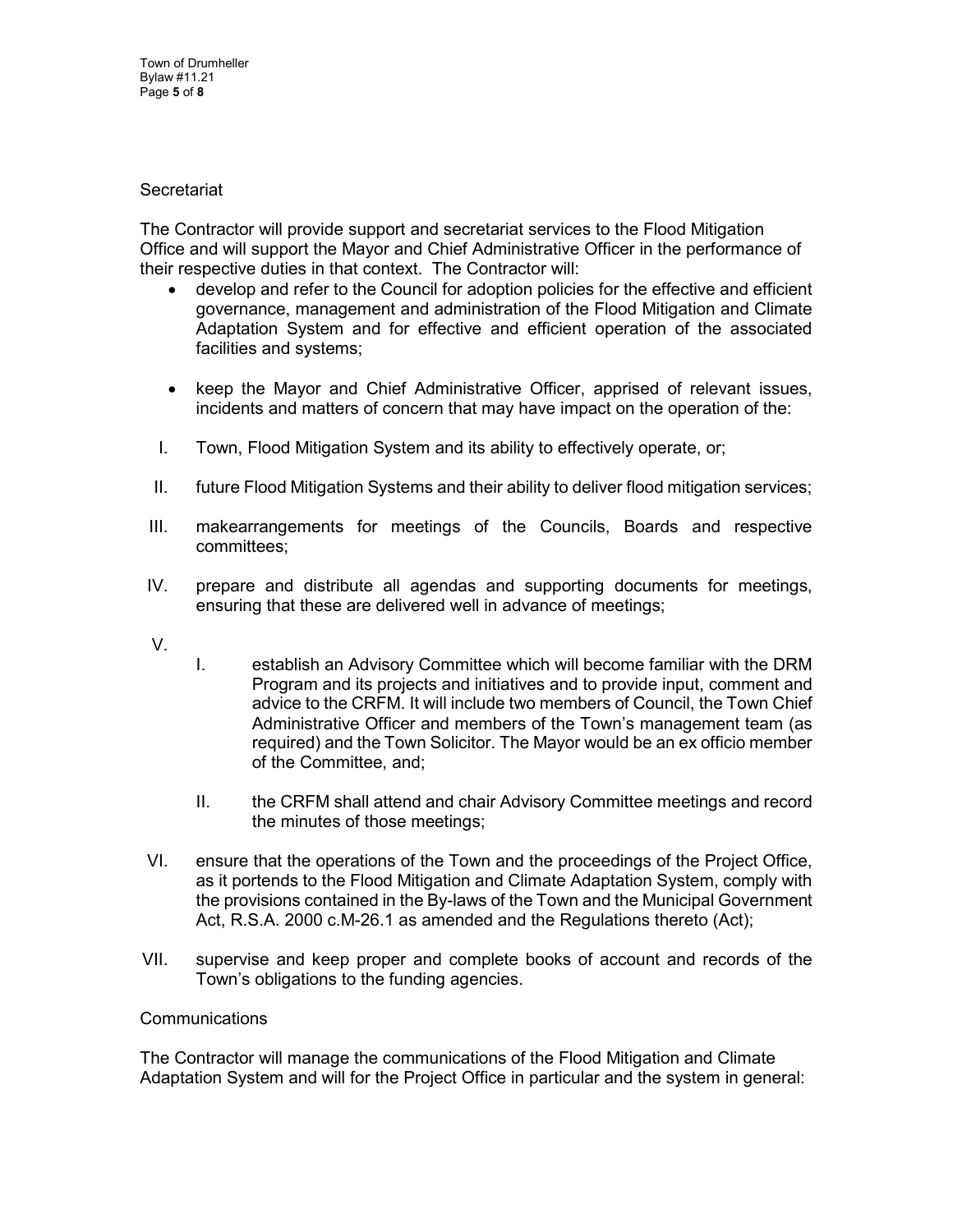- I. create, prepare and participate in a comprehensive public engagement strategy;
- II. liaise and coordinate with other governments;
- III. manage indigenous consultations;
- IV. receive and act upon or distribute as may be necessary;
- V. incoming electronic mail and other communications;
- VI. communications received by post or delivery;
- VII. prepare and transmit or arrange delivery as may be applicable, outgoing communications;
- VIII. prepare and submit written reports to the Council and funding partners for regular Board meetings, or monthly commitments;
- IX. maintain the currency of the Flood Mitigation joint website;
- X. maintain the private website for the use of the project.

#### **Administration**

The Contractor is responsible to undertake all administrative tasks and make necessary administrative arrangements that are required in the operation of the Project and the Contractor will:

- I. organize, maintain and keep safe the physical and electronic records and documents;
- II. manage the operational readiness of the project office administrative center and incident command center.

#### Financial

The Contractor will:

- I. administer the agreement with any financial services provider;
- II. ensure that the financial operations are undertaken pursuant to all applicable statutes and regulations;
- III. prepare and present the draft annual project financial plans and budgets to the Council and Chief Administrative Officer;
- IV. monitor budgets regularly and take action on variances;
- V. prepare applications and claims for all grants available;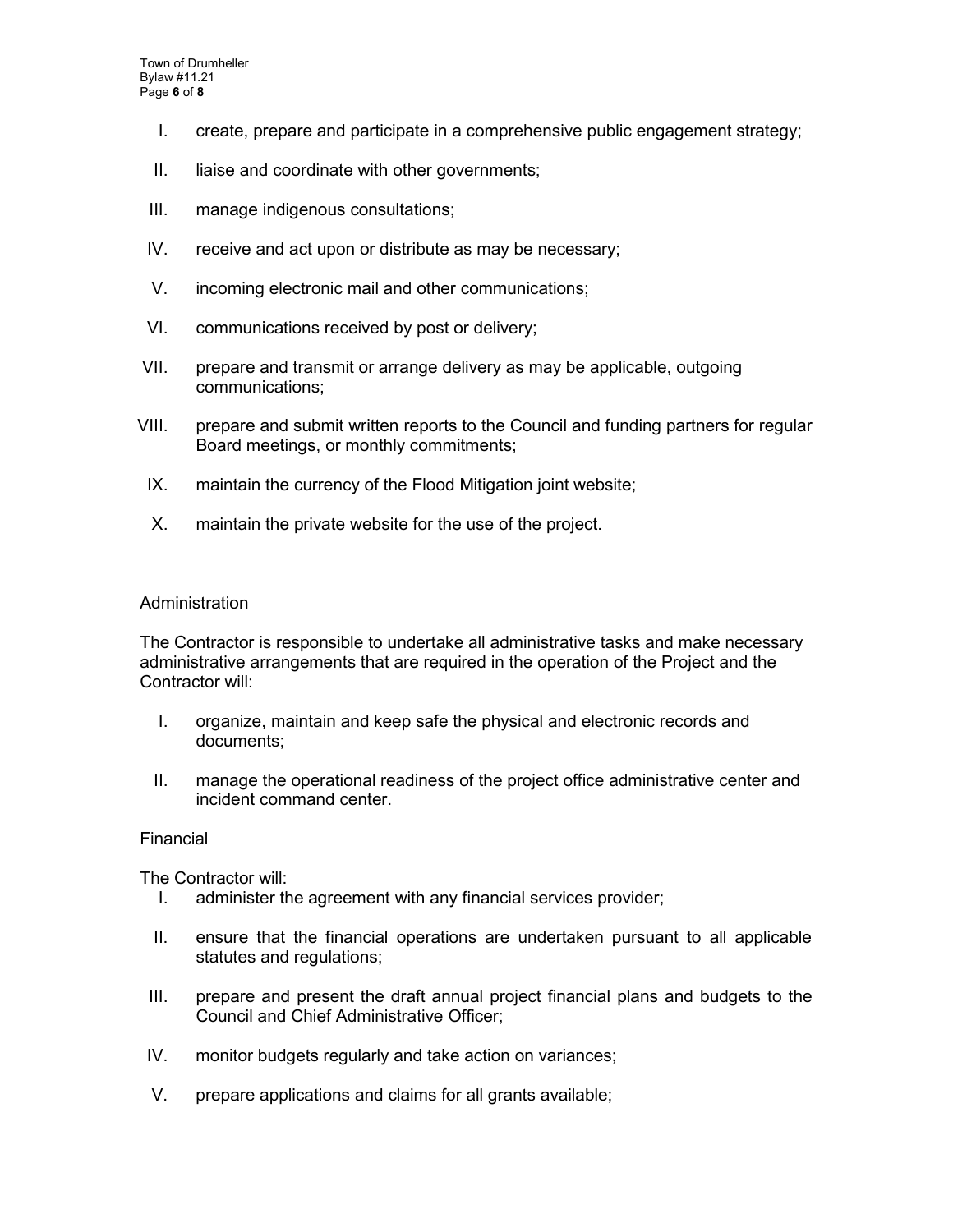- VI. maintain financial records and ledger for the project;
- VII. initiate financial transactions for accounts payable, accounts receivable and provide general ledger entries and adjustments to the financial services provider;
- VIII. ensure the:
	- i. timely payment of accounts and obligations of the project office to avoid the payment of interest and penalties;
	- i. timely billing of customers of the project;
	- ii. timely deposit of payments and funds to the Towns bank accounts and invest and manage the funds of the Town to maximize the return to the Town on those funds;
	- iii. reconciliation of the Project Office bank accounts and preparation of ongoing budget and financial reports;
- IX. satisfactory completion of the annual audit and provide such information as may be required for year end financial adjustments and the preparation of the audited financial report;
- X. filing of the financial return information and audited financial statements with funding agencies.
- XI. the preparation of financial analysis and monthly Budget and other Financial Statements for the Board;

For this project the Contractor will:

- monitor and direct all consultants and contractors in the performance of the Flood Mitigation and Climate Adaptation System Project, providing direction and taking such actions as necessary to ensure the completion of the Project;
- undertake such administrative actions and tasks that may be administratively required to complete the project;
- prepare and submit interim and final grant claims;
- finalize all land and construction contract matters and;
- compile a complete set of records of the project.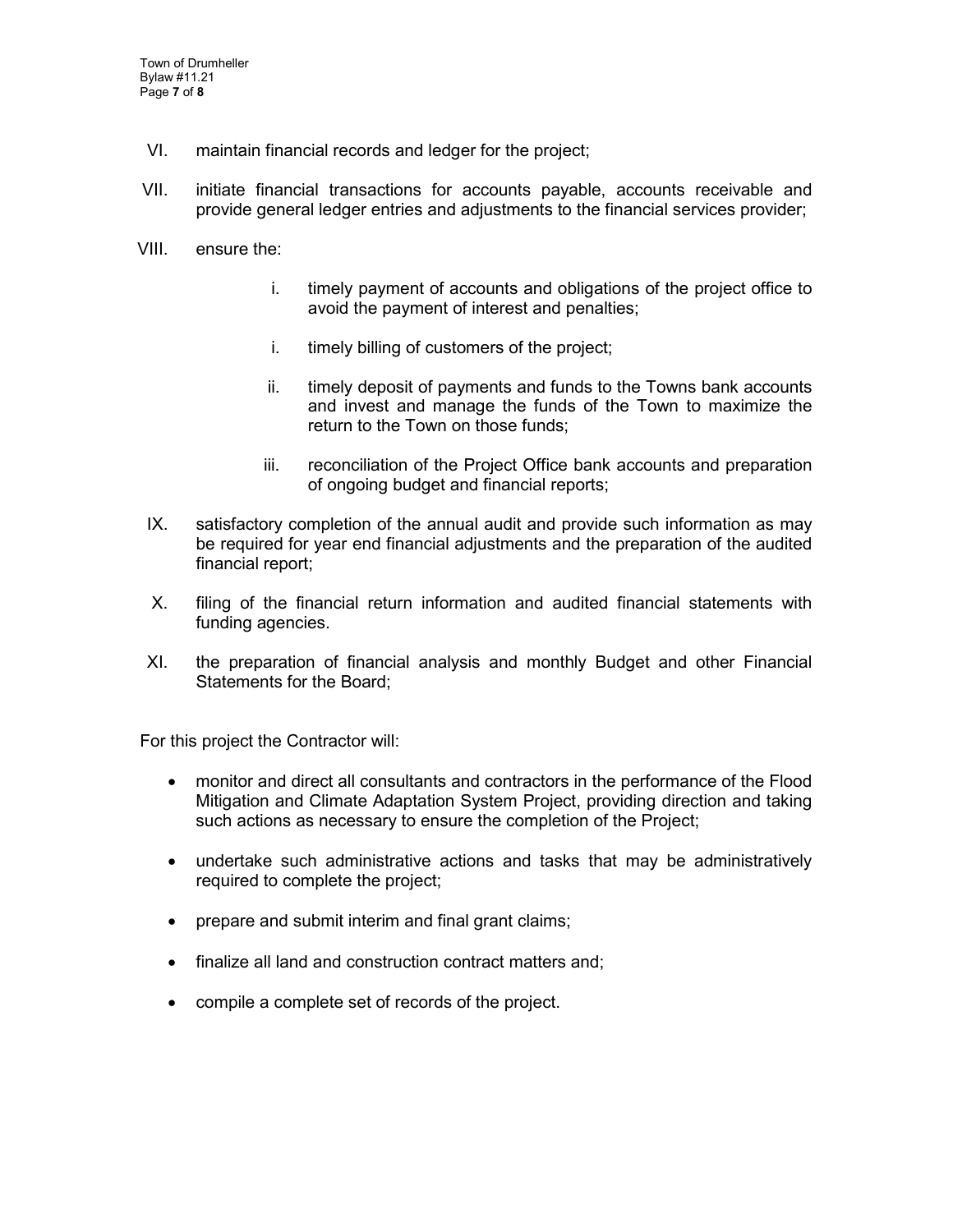#### APPROACH TO DELIVERY OF SERVICES

Administrative Center – The office of the Flood Mitigation and Climate Adaptation System is co-located on the second floor at 702 Premier Way in Drumheller with the Incident Command Centre. The project office will assist and support the development, fit up and operationalization of the incident command center.

Electronic Records – To the extent available the Town data systems will be utilized. Separate cloud sites will be established to allow for collaboration and version control in a secure site outside of the Town server. The Contractor will manage the consolidation of final records to the Town system from the cloud sites or other vendor sites.

Physical Records – The physical files and records of the commissions are located at the incident command center.

Computer Equipment – The Contractor will be provided access to the Town system including email. The Contractor will provide laptops that generally allow the work to be completed and will be provided access to certain software and data in the Town system via server access stations.

Contracted Financial Services – To ensure proper financial control and a proper separation of duties under the program, the Contractor can only initiate and approve financial transactions. The Town will produce: invoices for accounts receivable, cheques for accounts payable, online payments, G.S.T returns and bank reconciliations.

System Operations – The present Flood Mitigation System is largely owned by the Province through an amalgam of purpose built dykes and highways. The Town performs minor maintenance. The Province does perform major repairs. The Contractor will take charge of the system and produce an operational guide that includes routine maintenance and inspection through to emergency response due to higher than capacity flows or failure. The Contractor will also be a senior advisor to the Director of Emergency Management in such circumstance and will create an ICC, EOC that is fully functional with respect to flood mitigation.

Council and Chief Administrative Officer – Council meets approximately 20 times annually. Updates will be presented on a monthly basis in a format that also meets the reporting of grant authorities. Monthly meetings of an advisory team and a technical team will be required. A monthly meeting with the Chief Administrative Officer and Mayor will occur. Agendas and other information is conveyed by electronic means primarily through direct transmission of documents but also by internet site where information and documents are posted.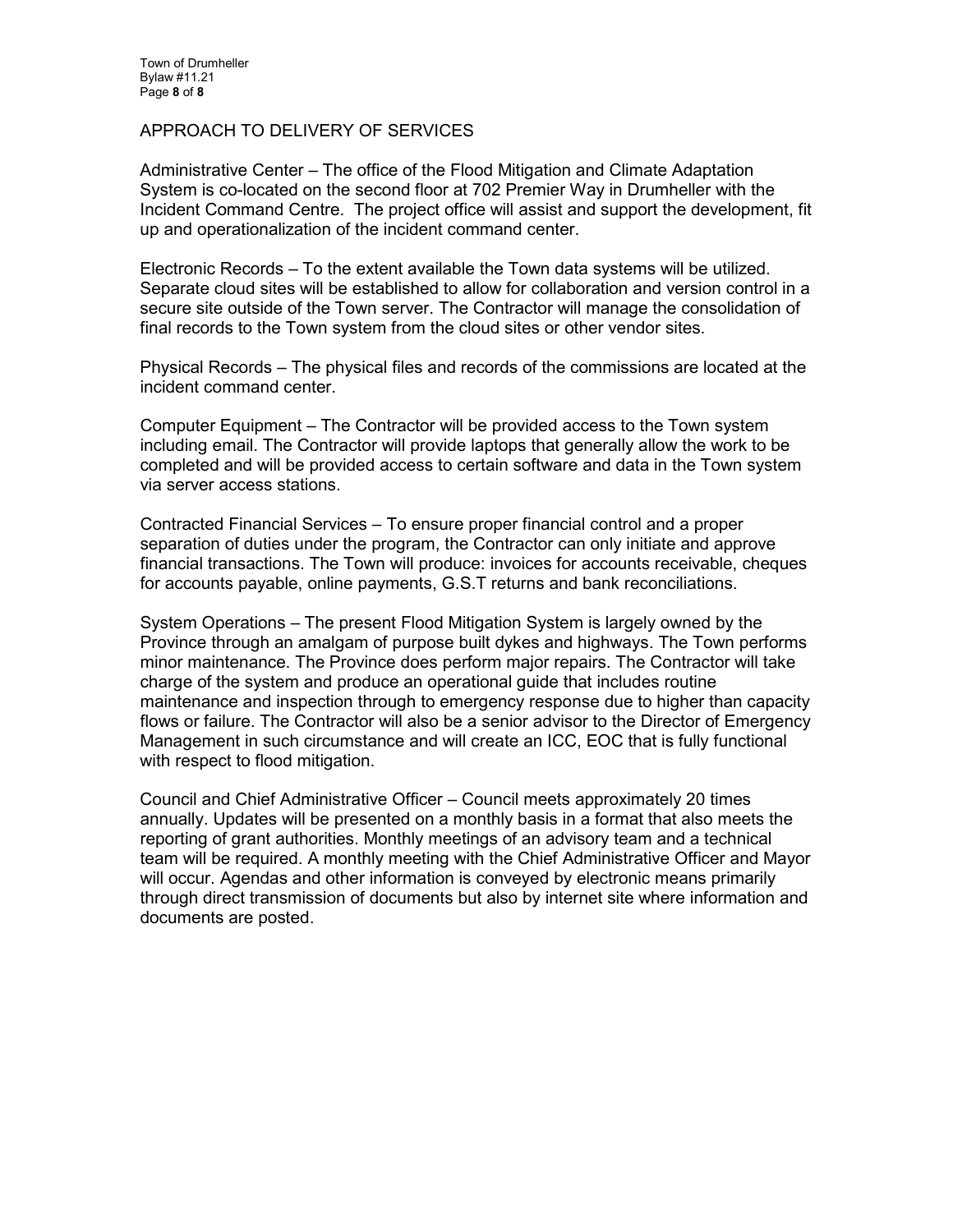

# **REQUEST FOR DECISION**

| <b>TITLE:</b>        | <b>Flag Masting Policy</b>                    |
|----------------------|-----------------------------------------------|
| DATE:                | <b>2021 June 3</b>                            |
| <b>PRESENTED BY:</b> | D. Brett, Director of Infrastructure Services |
| <b>ATTACHMENT:</b>   | <b>Flag Masting Policy C-05-21</b>            |

#### **SUMMARY:**

The Town of Drumheller has nine locations where there are flag poles flying some combination of the National Flag, Provincial Flag and Town Flag. The flag poles at these locations are of different styles, some allowing for half-masting while others do not.

In conjunction with Federal and Provincial protocols the Town half-masts flags in recognition of certain national events (Remembrance Day, Battle of Vimy Ridge, etc.). Additionally, certain deaths are also recognized by half-masting flags (death of the sovereign, Prime Minister, etc.). Along with the recognition of the national events and certain deaths, the Town also chooses to recognize certain institutions or organizations by flying alternate flags in acknowledgement.

The purpose of this policy is to document for Council, Administration and the public, which flags can be swapped out, when the National events are annually, and what the criteria regarding half-masting that the Town follows. It also delineates the decision-making authority regarding the flag related issues.

#### **RECOMMENDATION:**

Administration recommends that Council implements the attached policy to ensure clarity and transparency for the decision-making process.

#### **FINANCIAL IMPACT:**

There is no financial impact in regards to this policy.

#### **STRATEGIC POLICY ALIGNMENT:**

This aligns with the Town's policy of transparency in decision making.

#### **COMMUNICATION STRATEGY:**

Post the approved Policy on the website.

**MOTION:** That Council adopts C-05-21 Flag Masting Council Policy.

**SECONDED:** 

Prepared By: Dave Brett **Director of Infrastructure Services** 

Approved By: Darryl Drohomerski **Chief Administrative Officer**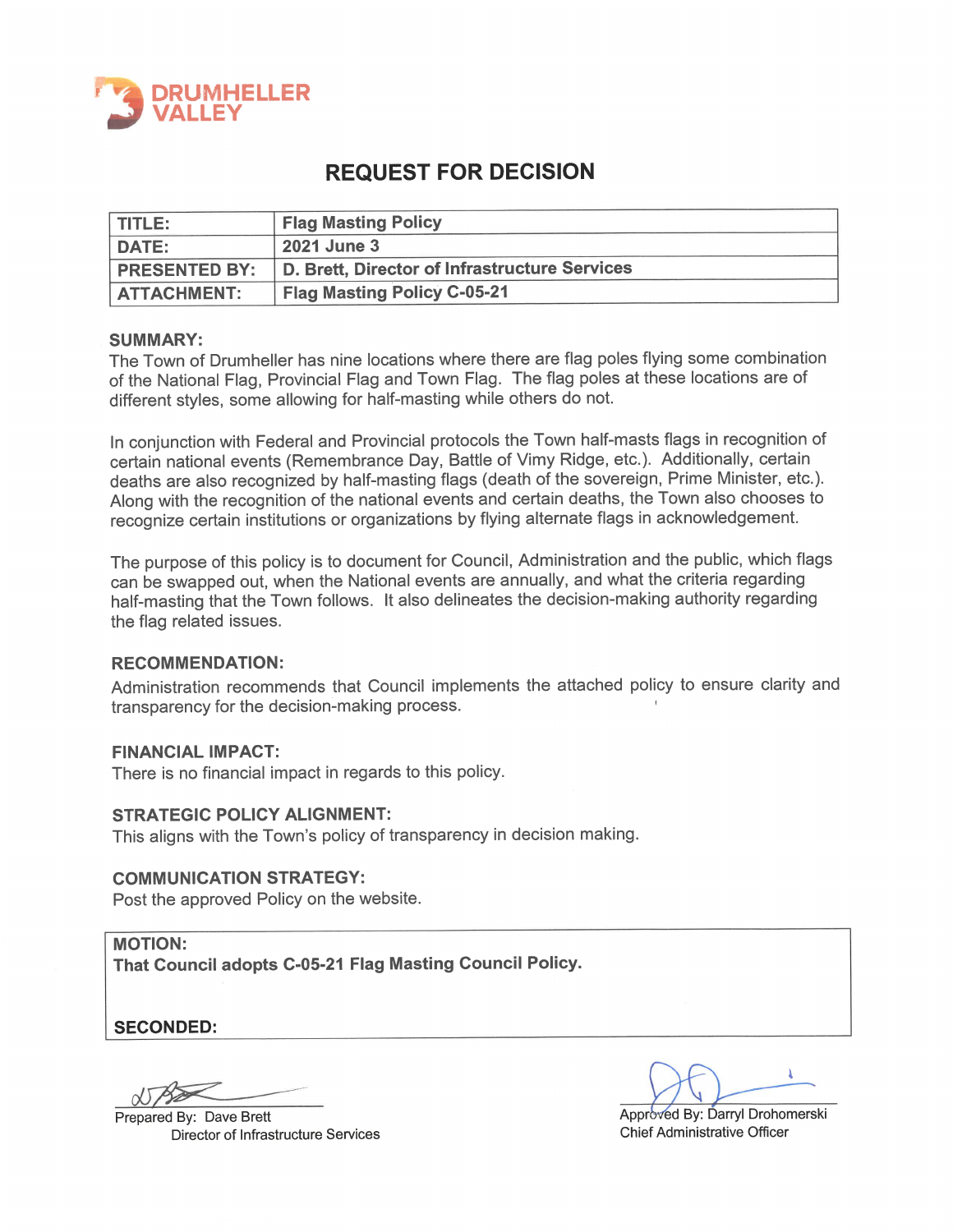

# **COUNCIL POLICY C-05-21 FLAG MASTING**

# **Policy Statement**

To provide standards for flags flown on Town property, including procedures for raising and lowering flags, as well as a list of events for which the flags should be lowered to half-mast.

To provide public awareness regarding the Town's flag protocols and the opportunity for organizations, community groups and citizens to raise awareness of issues through the use of flags.

## **1. Purpose**

This policy will set out the Town of Drumheller's approach to flag related issues such as half-masting, request for support of public awareness campaigns, and flag raisings. The policy also includes flag protocol and etiquette for the flying of flags on Town property.

## **2. Scope**

This policy applies to all flagstaffs on Town of Drumheller property, as well as those flags that are maintained by the Town of Drumheller under agreement.

## **3. General**

- 3.1. This policy shall not apply to any initiative or operation of the Town or Council with regard to flag raisings.
- 3.2. The Town will fly flags in accordance with the etiquette outlined in Section 5, following the guidelines established by Canadian Heritage.
- 3.3. The Town shall reserve the right at all times to remove, refuse or deny a request as deemed necessary or appropriate by the Mayor or Council.

The Town shall maintain all rights and authority for the purposes of flying the National, Provincial or Municipal Flag on the flag pole on significant dates/periods as deemed appropriate (such as, but not limited to, Canada Day, Remembrance Day, Flag Day, etc.).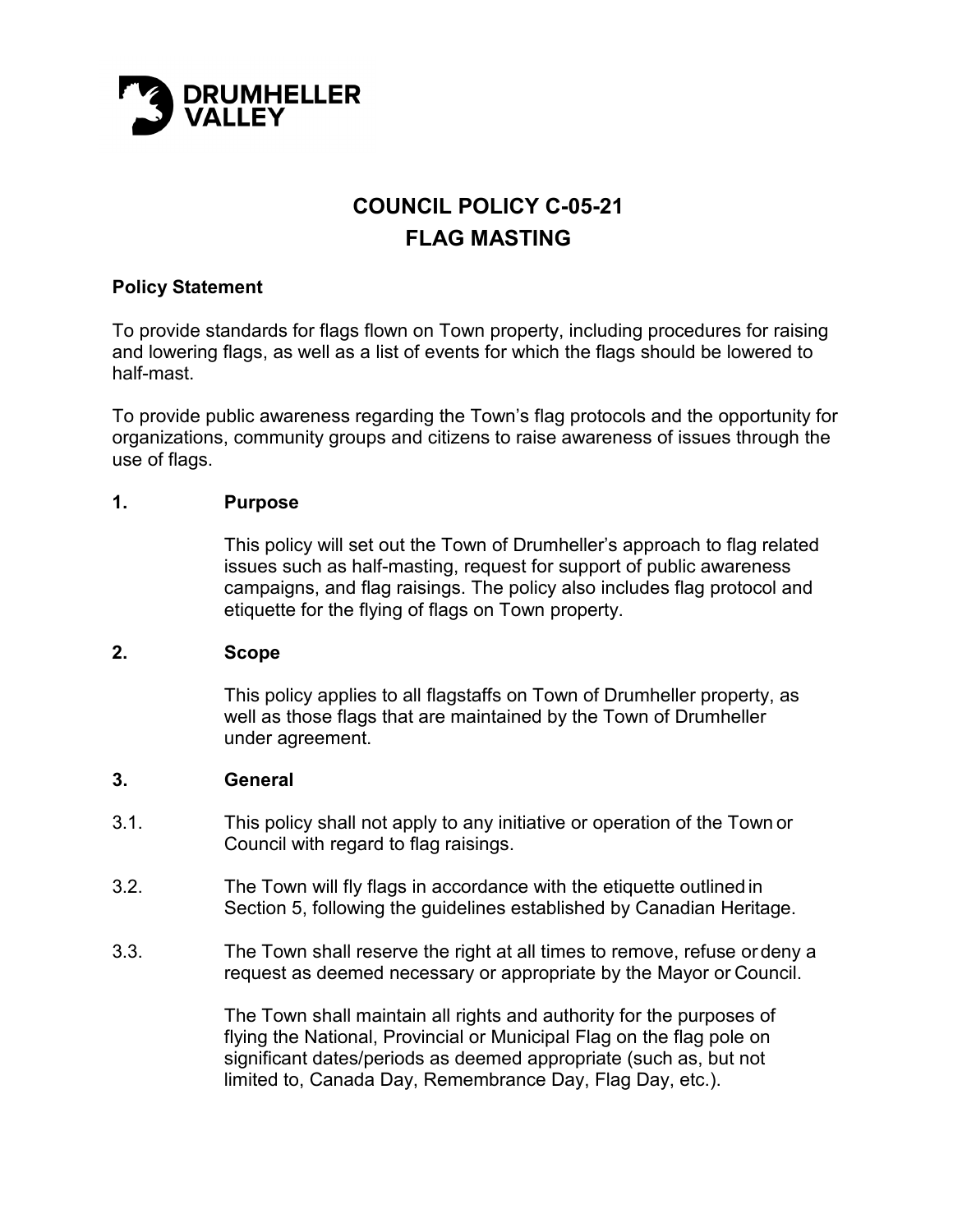# **4. Special Flag Raising Requests**

- 4.1. Special flags will only be flown in conjunction with Mayoral Acknowledgements/Proclamations, and these requests should be made in alignment with the Acknowledgement/Proclamation policy.
- 4.2. The flag shall be flown at the Rotary Park, in place of the Town flag.
- 4.3. The flag shall be supplied by requesting organization. Any expense as a result of the flag raising shall not be incurred by the Town.

# **5. Flag Protocol**

- 5.1. The following protocol should be followed with respect to the displaying of flags:
	- Flagstaffs should be of the same height when there is a grouping of flagstaffs;
	- The Canadian Flag should be given the place of honour and as such no flag should be flown or displayed above the Canadian Flag;
	- Flags that are flown together should be approximately the same size; and
	- The following precedence should be given if more than one flag is displayed in a grouping:

| <b>Number of Flagstaffs</b>                                                                               | Location                                                                                                                                                                                                                      |
|-----------------------------------------------------------------------------------------------------------|-------------------------------------------------------------------------------------------------------------------------------------------------------------------------------------------------------------------------------|
| <b>One Flagstaff</b><br>National Flag of Canada                                                           | The flag should appear on the central or<br>sole staff.                                                                                                                                                                       |
| <b>Two Flagstaffs</b><br>National Flag of Canada<br>Province of Alberta Flag                              | The National Flag of Canada is<br>positioned furthest to the left.                                                                                                                                                            |
| <b>Three Flagstaffs</b><br>National Flag of Canada<br>Province of Alberta Flag<br>Town of Drumheller Flag | The National Flag of Canada is<br>positioned in the centre with the second-<br>ranking flag (Alberta) placed to the left of<br>the centre flag and the third-ranking flag<br>(Drumheller) to the right of the centre<br>flag. |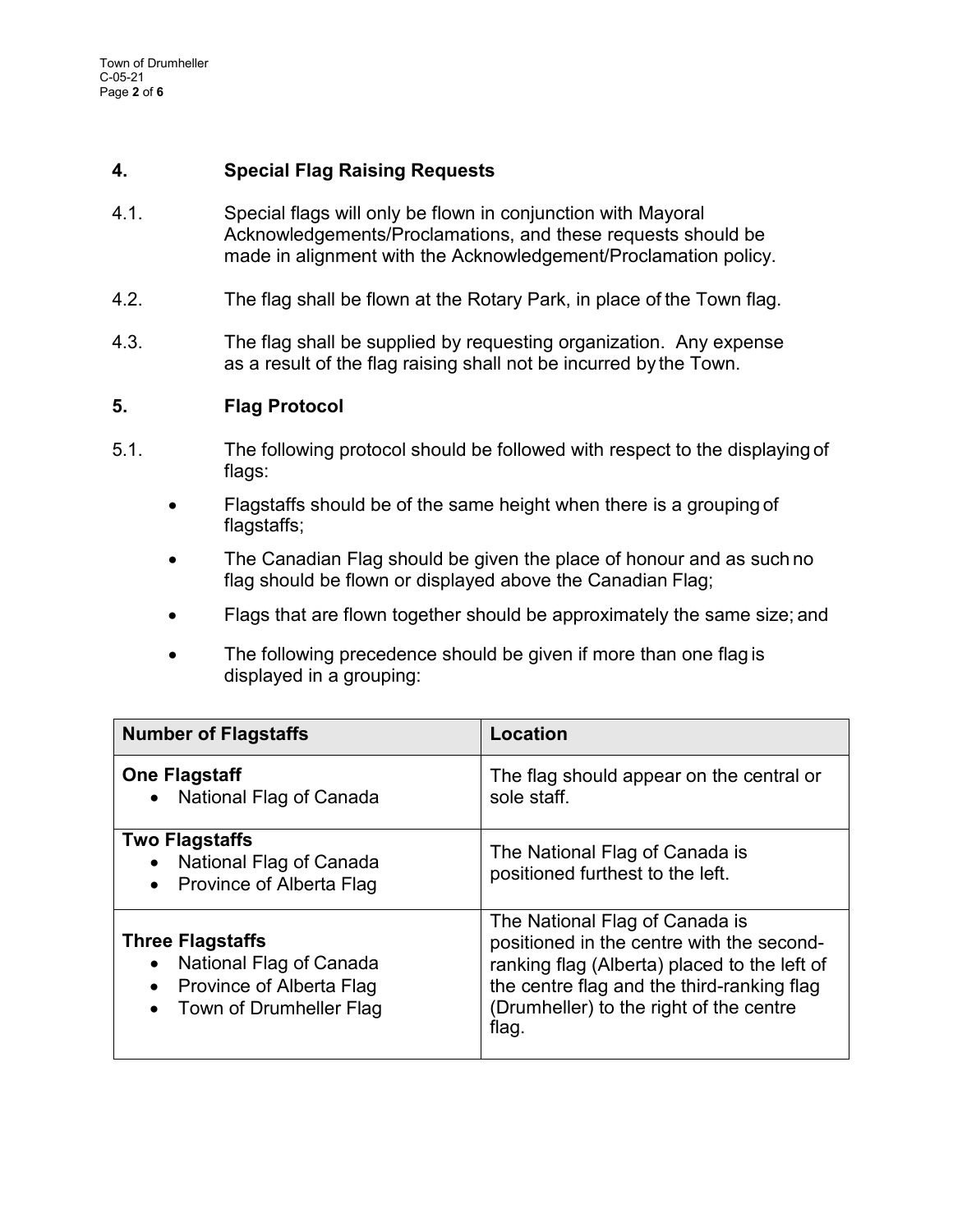# **6 Protocol for Raising and Lowering of Flags**

6.1 When raising and lowering flags, the National Flag of Canada should be raised first and lowered last, unless the number of flags permits them to be raised and lowered simultaneously.

# **7 Protocol for Flag(s) at Half-Mast**

- 7.1 When a flag is hoisted to or lowered from half-mast position, the flag should be first raised to the staff head then lowered to its appropriate location on the staff. When lowering a flag to half-mast, centre the flag being lowered half-way down the staff. The flag should be brought to halfmast in respect of the death of dignitaries and others as listed below and at the discretion of the Council or special circumstances as issued by the Federal/Provincial Government. The Flag shall be lowered to half-mast upon the announcement of the death, according to protocols laid out by the Federal or Provincial controlling bodies or Drumheller Council.
- 7.2 When flagstaffs are in a grouping and the flags are able to be lowered to half-mast, all flags flown together should be flown at half-mast.
- 7.3 Flags will only be half-mast on those flagpoles fitted with halyards and pulleys. Flags that are flown on horizontal or angled poles, without a halyard, to which flags are permanently attached will not be required to fly half-mast.
- 7.4 The following is a list of when the practice of half-mast should occur:
- a) Death of Dignitaries:
	- i. Upon the death of the Sovereign, the current Governor General or the current Prime Minister, the Flag is flown at half-mast, from the time of notification of death until sunset on the day of the funeral or the memorial service.
	- ii. Upon the death of the Sovereign's spouse, the Heir to the Throne or the Heir of the Heir to the Throne, the Flag is flown at half-mast from the time of notification of death until sunset on the day of the funeral or memorial service.
	- iii. Upon the death of a former Governor General, or former Prime Minister, the Flag is flown at half-mast from the time of notification of death until sunset on the day of the funeral or if there is to be a memorial service, the halfmasting should take place from the time of notification of death until sunset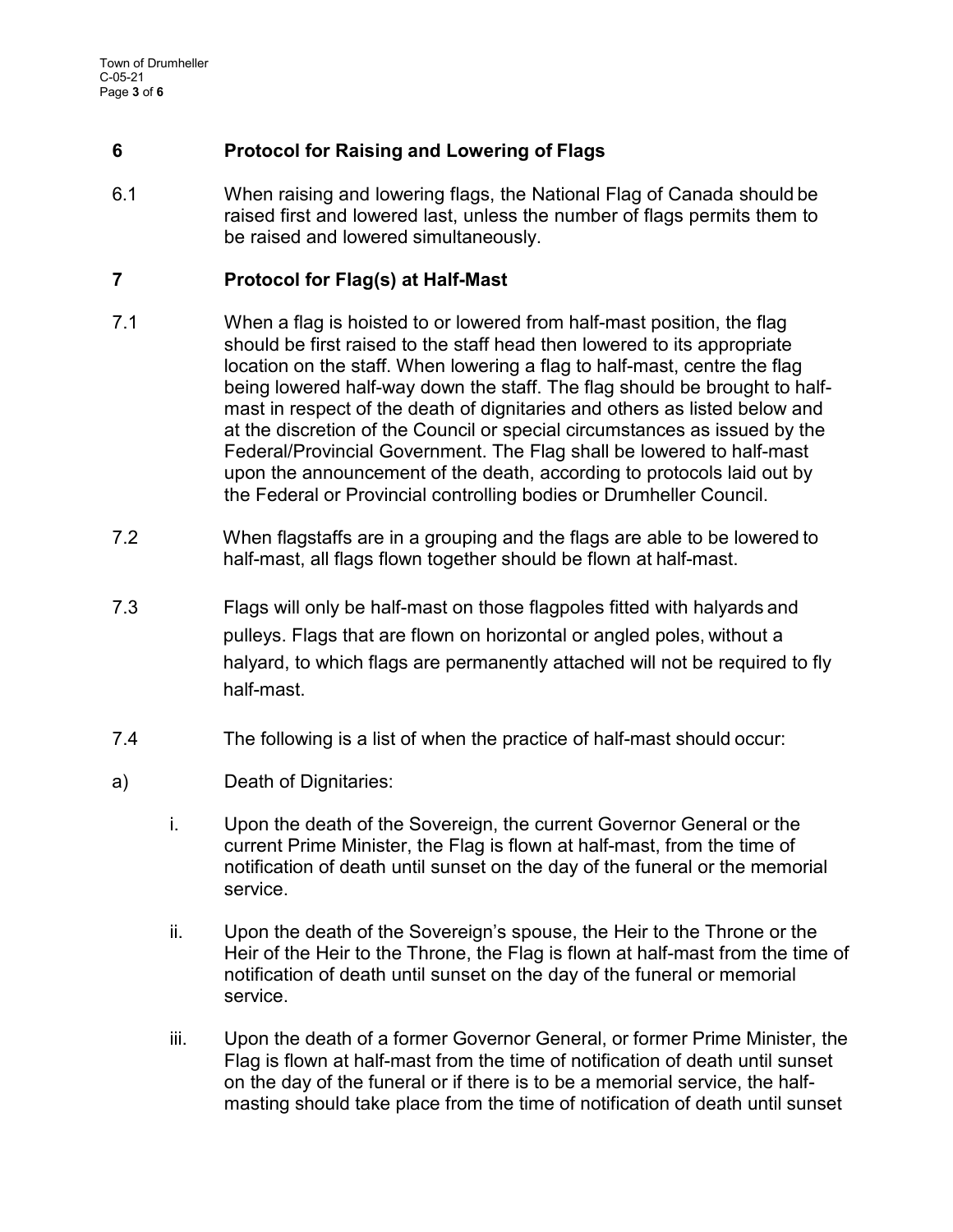the following day and from sunrise to sunset on the day of the memorial service.

- iv. Upon the death of a current Chief Justice of Canada, a current member of the Canadian Ministry or the Lieutenant Governor of Alberta the Flag is flown at half-mast from the time of notification of death until sunset the following day and from sunrise to sunset on the day of the memorial service.
- v. Upon the death of the Mayor, Council Member, former Mayor and former Council Member.
- vi. Upon the death of the local Member of Parliament or local Member of the Legislative Assembly.
- vii. Upon the death of a Municipal Employee.
- viii. Upon the death of noteworthy Local Citizens or other local event requiring recognition, as approved by the Mayor or CAO.
- b) Special Days to lowering of flags to half-mast as directed by the Prime Minister's Office through Canadian Heritage, or the Premier's Office through the Alberta Protocol Office:
	- i. April 9, Vimy Ridge Day;
	- ii. April 28, Day of Mourning for Persons Killed or Injured in the Workplace (Workers' Mourning Day);
	- iii. June 23, National Day of Remembrance for Victims of Terrorism;
	- iv. Second Sunday in September, Firefighters' National Memorial Day, unless half-masting occurs near the place where a memorial is being observed, then half-masting can occur according to the prescribed order of service, until sunset;
	- v. Last Sunday in September, Police and Peace Officers' National Memorial Day, unless half-masting occurs near the place where a memorial is being observed, then half-masting can occur according to the prescribed order of service, until sunset;
	- vi. November 11, Remembrance Day, unless half-masting occurs at the National War Memorial or a place where remembrance is being observed, then half-masting can occur at 11:00 am or according to the prescribed order of service, until sunset;
	- vii. December 6, National Day of Remembrance and Action on Violence Against Women.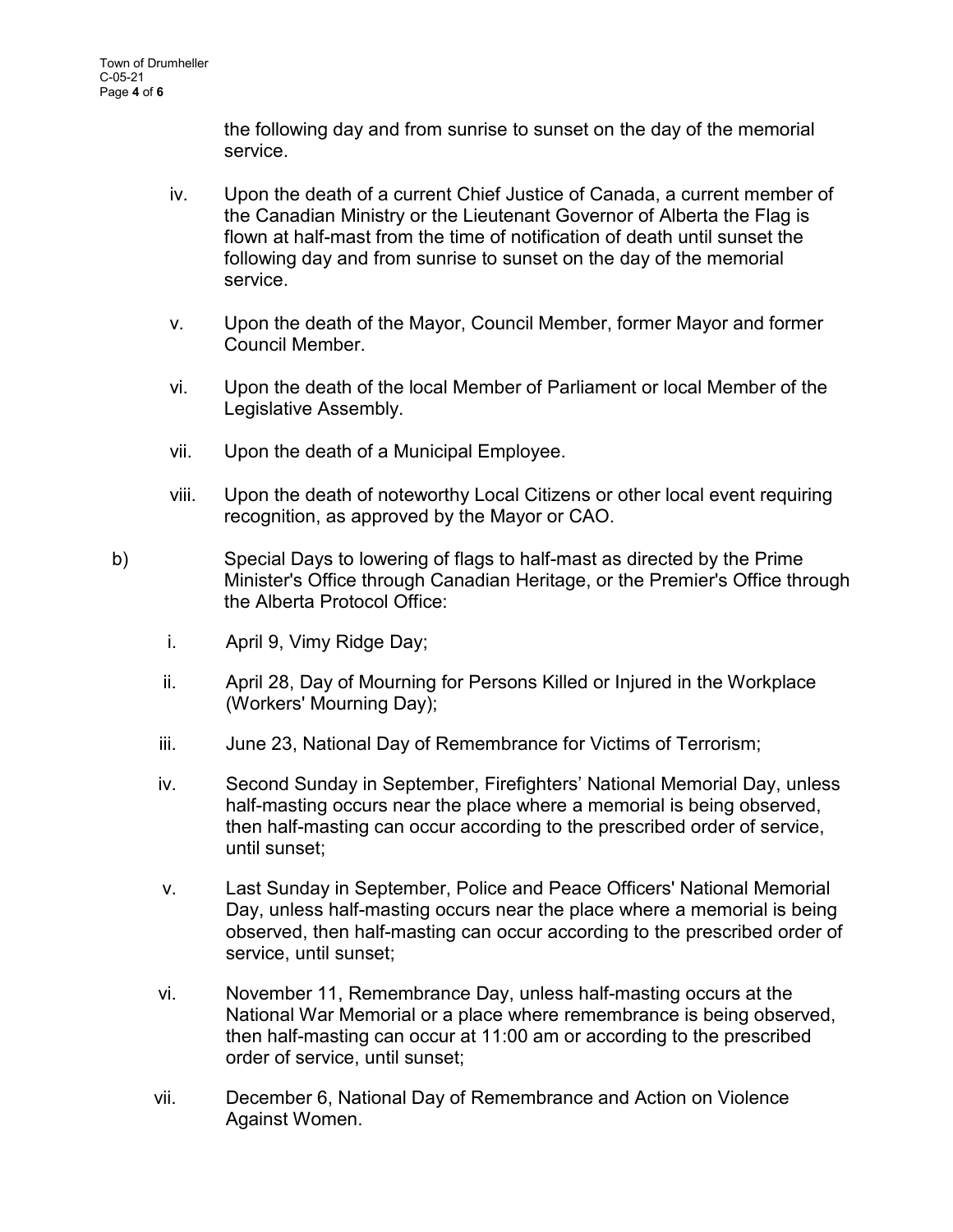- viii. Special circumstances as issued by the Federal/Provincial Government.
- 7.4.1 On Special Days where a half-masting occurs while a special flag is being flown then the special flag is half-masted along with the other flags.
- 7.5Protocol for Special Flag(s)
	- 7.5.1 Approved annual special flags:
		- a. June 1, Correctional Service of Canada Freedom of the Town. Correctional Service of Canada flag shall be flown for the week, Monday morning to Sunday evening, that June 1 is part of.
		- b. June; LGBTQ2S+ Pride month: in recognition of Pride month the Progress flag, as supplied by the Badlands Pride Association, will be flown from the Sunday following the week the Correctional Service of Canada flag is shown until 4:00 pm on June 30.
	- 7.5.2 Approved Special Flags:
		- a. Day: the special flag will be flown from 8:00 am on the scheduled day to 8:00 am on the following day.
		- b. Week: the special flag will be flown from 8:00 am on the Monday to 4:00 pm on the following Sunday.
		- c. Month: the special flag will be flown from 8:00 am on the first of the month to 4:00 pm on the last calendar day of the month.
		- d. The approved annual Special Flags supersede any one-time requests.
		- e. Should a half-masting event occur or be scheduled for the period that a Special Flag is flown, it will be half-masted along with the National and Provincial Flags.
- 7.6References
	- 7.6.1 Holidays Act (R.S.C., 1985, c. H-5)
	- 7.6.2 Government of Canada, Rules for Half-masting the National Flag of Canada [\(https://www.canada.ca/en/canadian-heritage/services/flag-canada-masting](https://www.canada.ca/en/canadian-heritage/services/flag-canada-masting-rules.html)[rules.html\)](https://www.canada.ca/en/canadian-heritage/services/flag-canada-masting-rules.html))
	- 7.6.3 Government of Alberta, Flag Etiquette [\(https://www.alberta.ca/protocol-flag](https://www.alberta.ca/protocol-flag-etiquette.aspx)[etiquette.aspx\)](https://www.alberta.ca/protocol-flag-etiquette.aspx)